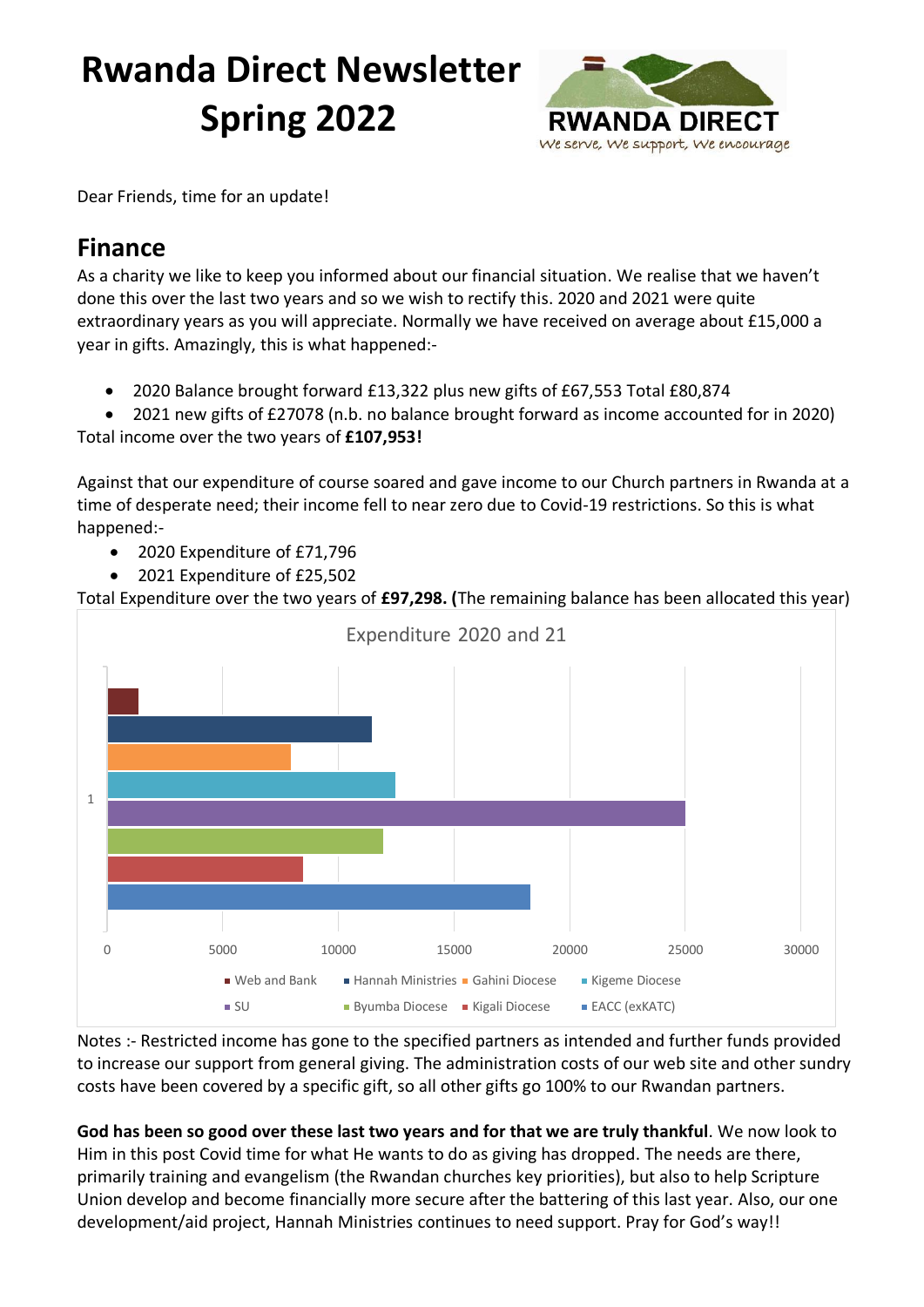# **Byumba Diocese**

We have had this report from Byumba Diocese:-

*Funds intended for the Diocese as it was stated that it would be used to support the work of the Diocese as you come out of the worst of the Covid-19 pandemic. The following are the ways through which the Diocesan funds were used.*



### *Distribution of food relief to at least one Christian from each parish and sub Parish.*

*Various Christians were assisted in buying some food relief and other basic needs such as laundry items that would help them because even though we were slightly coming out of the pandemic, most of the Christians were still locked in that life where they had to be helped because they now rarely find something to feed on unlike in the previous times where casual works were very much common and these would help the most needy to for example find some clothes to wash and in exchange would get some food or little money, they would dig however these days people do it on their own.*

*These people therefore are very much common and many within the parishes however due to the inability to satisfy them all at once within the Diocese. We just selected at least one from each Parish and offered them such items that have been mentioned above.*

#### *Supporting retired Reverends.*

*As you know, we have retired reverends within the Diocese who now would at least be benefiting from the different schemes of the Diocese but because of the pandemic, they depend on their own except for little support that goes to them when we find and have a way. This is intended to offer them a better life even in the years out of their service though the ministry of God is continuous without any age where it stops from. These pastors were also among our Diocesan priorities where all of them were given an envelope of 30,000 frw each to support them though it could not be enough but as the saying goes "a half loaf is better than none".*

#### *Supporting Widows to the pastors.*

*We have almost six widows within the Diocese whose husbands were reverends and died in service, whenever the diocese receives funds as help, we usually give them according to how much we have, it was our plan that we should always support them with a given amount in a given period of time however this has not been very much possible to us every time due to limited funds. We also gave them an amount equalling to what was given to the retired pastors and they were very much happy and joyful.* 

### *Supporting the Diocesan staff still suffering from the consequences of COVID-19.*

*Up to now, there are some of the Diocesan employees who have not yet got their contracts renewed because of the virus, they are however sometimes invited in different occasions and they are little money for the service they deliver so the Diocese also thinks about them in various ways and so they were also assisted with little we had to support them financially.*

#### *Active Pastors were also assisted from this fund.*

*Supporting other groups excluding the pastors who do a great role of reaching out to all Christians and reaching the word of God seemed to be meaningless and a discouragement to them. It's been a very long time without while pastors work and they earn nothing at all because of the effects of COVID-19, or they earn like an amount in the range of 10,000frw to 20,000frw which cannot satisfy them with their families as most of them even have to pay for the school necessities. They were each given 25000 frw which could not in actual sense solve all the problems but "without water drops, there could be no oceans".*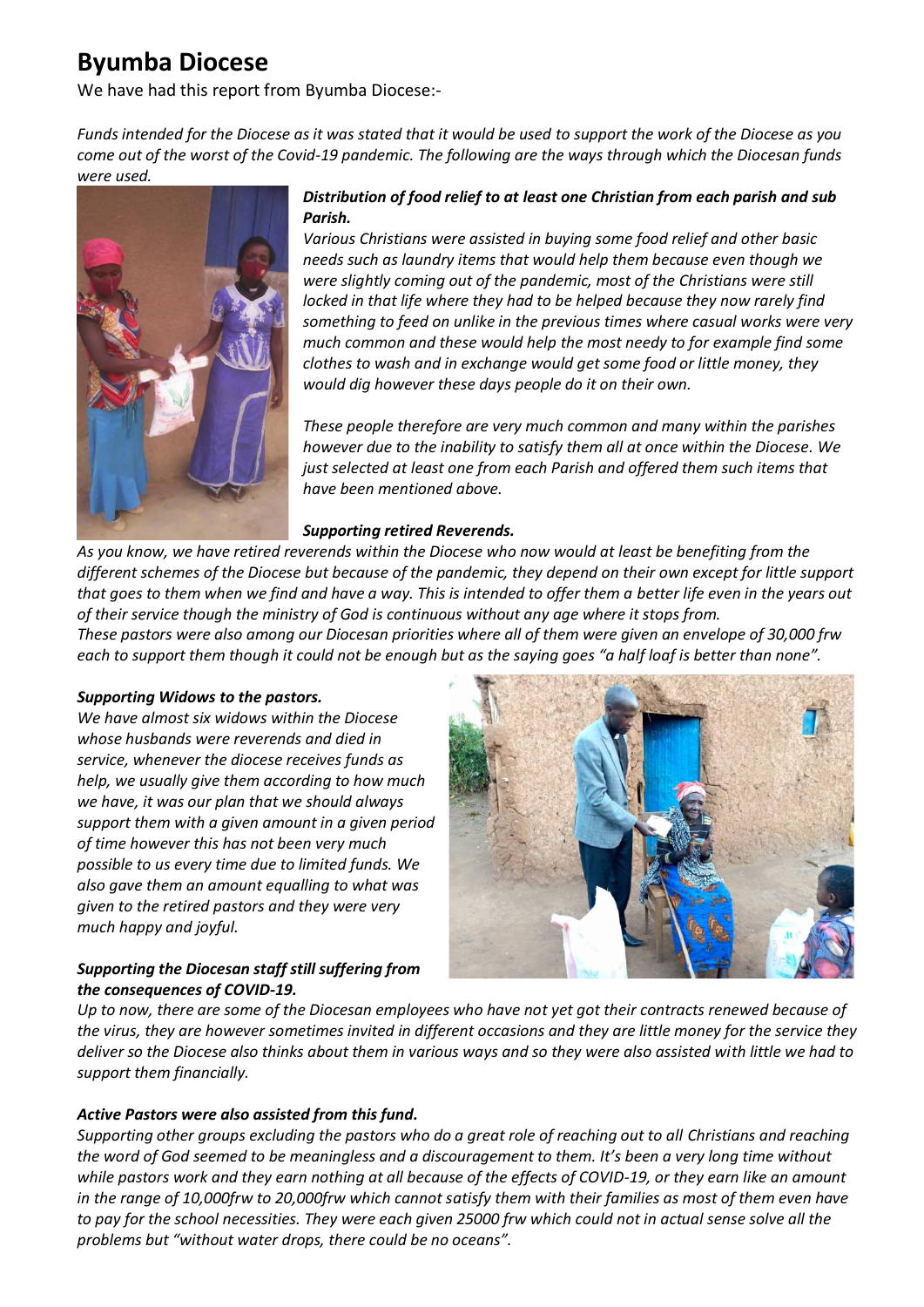# **Scripture Union**

Scripture Union's work across Rwanda and in the capital Kigali, is very significant. It provides the only daily Bible Reading notes for adults and young people, supports Christian Unions in secondary schools and universities, supports Sunday Schools across Rwanda with materials and ideas and much more. Income has been severely damaged over these last two years, and this is a real challenge as SU has debts to repay on the wonderful Prayer and Retreat Centre. These loan repayments and the wider work were being covered by the income from the buildings on the site. That was lost in Covid times.

Thanks to a generous donation in 2020, Rwanda Direct was able to send a specific grant to help SU to hire a new, experienced manager and staff to run their guesthouse and hospitality centre more effectively. Jean Baptiste Bugiruwenda (General Secretary of SU) writes:-

*'In SU we also are blessed to have a new figure, a new sales and marketing manager. He is a saved Christian, an experienced man of 45 years old. He has grown up in Burundi and has worked in hotels like Novotel and LEMIGO. Monday 7th Feb is the day when he is effectively starting his Job. Sincerely speaking I can't hide you that I contributed a lot in his recruitment although he went through different tests. Pray for me and for him so that he meets our expectations. May he be a blessing for SU and in particular for our guest house. Thank you for your prayers and your concern.* Photo of Guesthouse staff in training



*The future plan we have for our guest house is that in our business plan, we dream to increase the products we are offering. We would wish to start a coffee shop and a bakery. We kept aside Rwf 6 millions thinking that this amount may help. The experienced people say that this is just for the expresso. We plan to see how the Centre would contribute. COVID is now decreasing, we hope that the income will increase and that it will allow us to make this happen.*

Pray also for them as Revd Canon Jean-Baptiste Bugiruwenda, SU's current General Secretary is due to retire this year. Pray for the right successor. Jean-Baptiste also asks:-

*Frankly speaking in SU Administration we are financially struggling. We are now a lot depending on the Centre, what is not good. Pray especially for me. I am fearing to leave my successor in a critical situation.'*

# **Bishop Manasseh Gahima of Gahini - Visit**

Bishop Manasseh is planning a week's visit to the UK at the end of June. This is to start the process of preparing for the celebration of the centenary of the Anglican Church in Rwanda in 2025. What a hundred years! Gahini in Rwanda was the birthplace of the East African Revival, one of the most powerful revival movements in recent times. The impact of this revival is still spreading through Africa. Of course, the country has also had the horror of the demonic genocide. Bishop Manasseh has been asked by Archbishop Mbanda and the House of Bishops to lead the preparation, hence his visit. Please pray that the visit will be fruitful. If you are interested and would like to meet Bishop Manasseh, or if you know people who were involved in the Revival in Rwanda, do get in touch as below!